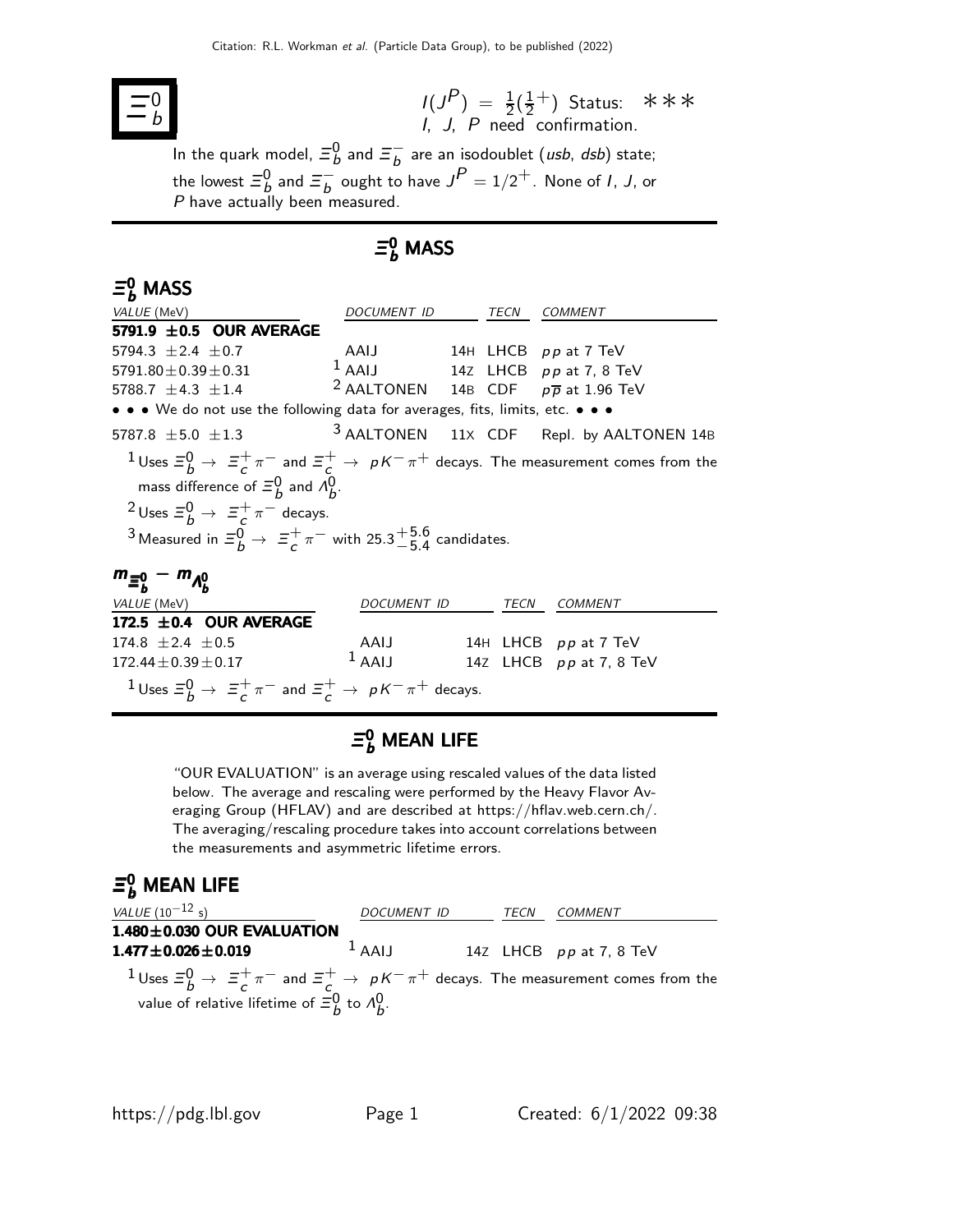### $\tau_{mix}$  (1/2 $\pi$ ) times the oscillation period

| VALUE (s)                                                                                                                         | DOCUMENT ID  | TECN COMMENT               |
|-----------------------------------------------------------------------------------------------------------------------------------|--------------|----------------------------|
| $>$ 13 $\times$ 10 $^{-12}$                                                                                                       | $\perp$ AALI | 17BH LHCB $pp$ at 7, 8 TeV |
| $1$ Uses $\Xi_b^{*-}$ and $\Xi_b^{/-}$ decays to $\Xi_b^0 \pi^-$ , where $\Xi_b^0 \to \Xi_c^+ \pi^-$ , $\Xi_c^+ \to pK^- \pi^+$ . |              |                            |

### $\mathsf{\Xi}^0_b$  DECAY MODES

|            | Mode                                                                                                                                                                                                                                           | Fraction $(\Gamma_i/\Gamma)$               | Confidence level          |     |
|------------|------------------------------------------------------------------------------------------------------------------------------------------------------------------------------------------------------------------------------------------------|--------------------------------------------|---------------------------|-----|
|            | $\Gamma_1$ $pD^0 K^- \times B(b \rightarrow \Xi_b^0)$                                                                                                                                                                                          | $(1.7 \pm 0.5) \times 10^{-6}$             |                           |     |
| $\Gamma_2$ | $p\overline{K}^0 \pi^- \times B(b \to \Xi_b^0)/B(\overline{b} \to$                                                                                                                                                                             | $<\,1.6$                                   | $\times$ 10 $^{-6}$       | 90% |
| $\Gamma_3$ | $B^{0}$<br>$pK^0K^{-} \times B(b \to \equiv_b^0)/B(\overline{b} \to$<br>$B^0$                                                                                                                                                                  | $<\,1.1$                                   | $\times$ 10 $^{-6}$       | 90% |
|            | $\Gamma_4$ $A\pi^+\pi^ \times$ B(b $\rightarrow$ $\Xi_b^0$ )/B(b $\rightarrow$                                                                                                                                                                 | < 1.7                                      | $\times$ 10 <sup>-6</sup> | 90% |
|            | $\Lambda_{h}^{0}$<br>$\Gamma_5$ $AK^-\pi^+ \times B(b \rightarrow \Xi_b^0)/B(b \rightarrow$                                                                                                                                                    | < 8                                        | $\times$ 10 <sup>-7</sup> | 90% |
| $\Gamma_6$ | $\Lambda_{h}^{0}$ )<br>$AK^+K^- \times B(b \to \equiv_b^0)/B(b \to$<br>$\Lambda_{h}^{0}$ )                                                                                                                                                     | $<$ 3                                      | $\times$ 10 <sup>-7</sup> | 90% |
|            | $\Gamma_7$ $J/\psi \Lambda$<br>$\Gamma_8$ $J/\psi \equiv 0$<br>$\Gamma_9$ $A_c^+ K^- \times B(b \to \Xi_b^0)$<br>$\Gamma_{10}$ $pK^{-}\pi^{+}\pi^{-} \times B(b \to \Xi_{b}^{0})/B(b \to (1.9 \pm 0.4) \times 10^{-6})$<br>$\Lambda_{\mu}^{0}$ | seen<br>seen<br>$(6 \pm 4) \times 10^{-7}$ |                           |     |
|            | $\Gamma_{11}$ $pK^{-}K^{-}\pi^{+} \times B(b \to \Xi_{b}^{0})/B(b \to (1.71 \pm 0.31) \times 10^{-6})$                                                                                                                                         |                                            |                           |     |
|            | $\Lambda_{h}^{0}$<br>$\Gamma_{12}$ $pK^-K^+K^- \times B(b \rightarrow$<br>$\Xi_b^0$ )/B(b $\rightarrow$ $\Lambda_b^0$ )                                                                                                                        | $(1.7 \pm 1.0) \times 10^{-7}$             |                           |     |

#### Ξ,  $_b^{\sf o}$  BRANCHING RATIOS

### $\Gamma(pD^0 K^- \times B(b \to \Xi_b^0))$  $\Gamma(pD^0 K^- \times B(b \to \Xi_b^0)) / \Gamma_{\text{total}}$  Γ<sub>1</sub>/Γ  $\binom{0}{b}$ )/Γ<sub>total</sub> Γ<sub>1</sub>/Γ VALUE (units 10<sup>-6</sup>) DOCUMENT ID TECN COMMENT  $1.7 \pm 0.4 \pm 0.4$  $1$  AAIJ 14H LHCB pp at 7 TeV <sup>1</sup> AAIJ 14H reports  $[\Gamma(\Xi_b \to pD^0 K^- \times B(\overline{b} \to \Xi_b))] / \Gamma_{\text{total}}] / [B(\overline{b} \to b\text{-baryon})] /$  $[B(A_B^0 \rightarrow pD^0 K^-)] = 0.44 \pm 0.09 \pm 0.06$  which we multiply by our best values  $B(\overline{b} \rightarrow$ b-baryon) =  $(8.4 \pm 1.1) \times 10^{-2}$ , B $(\Lambda_b^0 \to \rho D^0 K^-)$  =  $(4.6 \pm 0.8) \times 10^{-5}$ . Our first error is their experiment's error and our second error is the systematic error from using our best values.

| $\Gamma(p\overline{K}^0\pi^{-} \times B(b \to \Xi_b^0)/B(\overline{b} \to B^0))/\Gamma_{\text{total}}$ |     |             |  |      |                           | $\Gamma_2/\Gamma$ |
|--------------------------------------------------------------------------------------------------------|-----|-------------|--|------|---------------------------|-------------------|
| <u>VALUE</u>                                                                                           | CL% | DOCUMENT ID |  | TECN | <i>COMMENT</i>            |                   |
| ${<}1.6\times10^{-6}$                                                                                  | 90  | AAIJ        |  |      | 14 $Q$ LHCB $pp$ at 7 TeV |                   |
| https://pdg.lbl.gov                                                                                    |     | Page 2      |  |      | Created: $6/1/2022$ 09:38 |                   |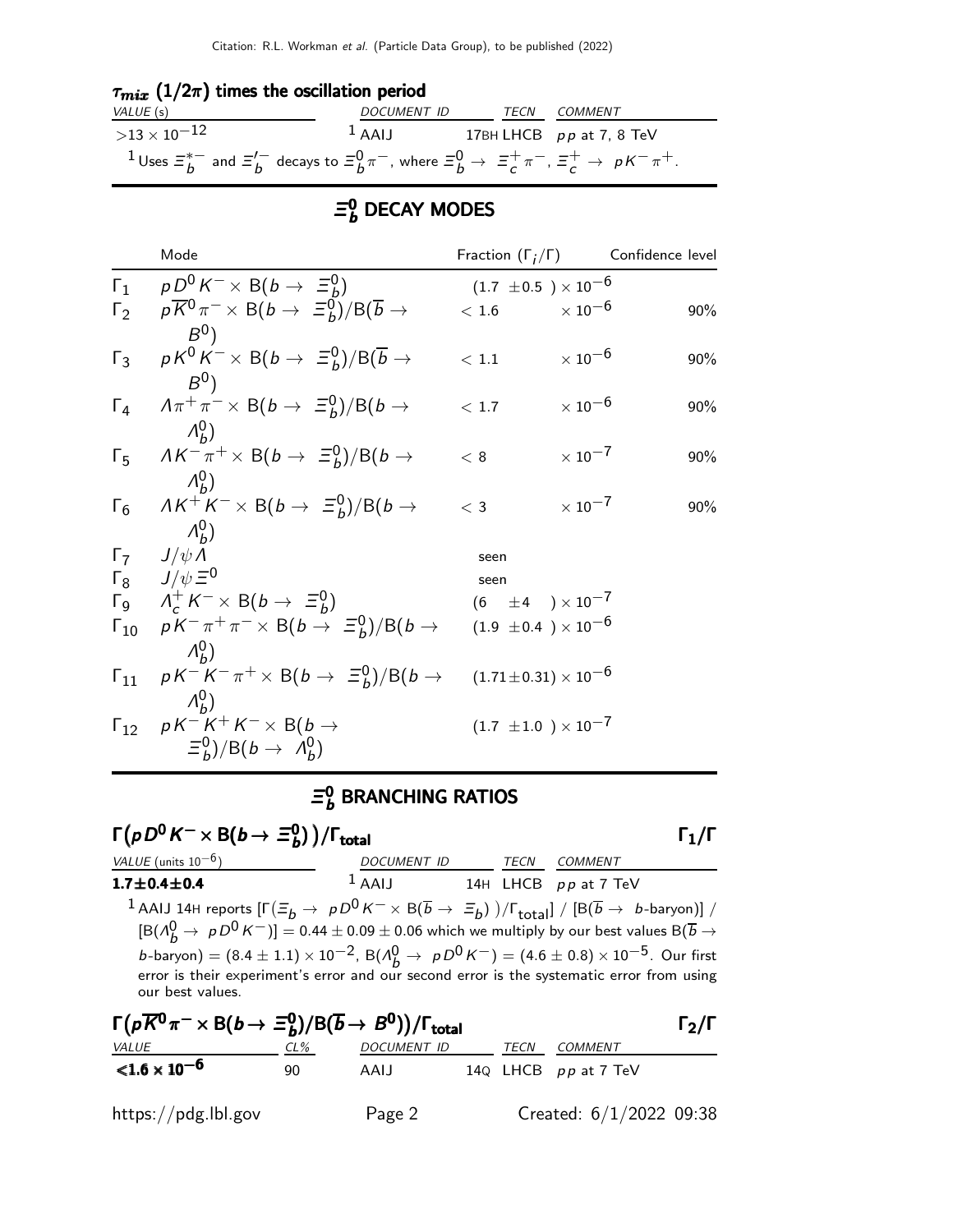| $\Gamma(pK^0K^-\times \text{B}(b\to \Xi_b^0)/\text{B}(\overline{b}\to B^0))/\Gamma_{\text{total}}$                                                                                                                                               |    |                                 |  |                                  | $\Gamma_3/\Gamma$    |
|--------------------------------------------------------------------------------------------------------------------------------------------------------------------------------------------------------------------------------------------------|----|---------------------------------|--|----------------------------------|----------------------|
| $VALUE$ $CL\%$                                                                                                                                                                                                                                   |    | DOCUMENT ID                     |  | TECN COMMENT                     |                      |
| $< 1.1 \times 10^{-6}$                                                                                                                                                                                                                           | 90 | AAIJ                            |  | 14Q LHCB pp at 7 TeV             |                      |
| $\Gamma(\Lambda \pi^+ \pi^- \times B(b \to \Xi_b^0)/B(b \to \Lambda_b^0))/\Gamma_{\text{total}}$                                                                                                                                                 |    |                                 |  |                                  | $\Gamma_4/\Gamma$    |
| <b>VALUE</b><br>$CL\%$                                                                                                                                                                                                                           |    | <u>DOCUMENT ID</u>              |  | TECN COMMENT                     |                      |
| ${1.7 \times 10^{-6}}$                                                                                                                                                                                                                           | 90 | AAIJ                            |  | 16 $W$ LHCB $pp$ at 7, 8 TeV     |                      |
| $\Gamma(A K^- \pi^+ \times B(b \to \Xi_b^0)/B(b \to \Lambda_b^0))/\Gamma_{\text{total}}$                                                                                                                                                         |    |                                 |  |                                  | $\Gamma_5/\Gamma$    |
| $CL\%$<br><i>VALUE</i>                                                                                                                                                                                                                           |    | DOCUMENT ID TECN COMMENT        |  |                                  |                      |
| $<$ 0.8 $\times$ 10 <sup>-6</sup>                                                                                                                                                                                                                | 90 | AAIJ                            |  | 16 $W$ LHCB $pp$ at 7, 8 TeV     |                      |
| $\Gamma(A K^+ K^- \times B(b \to \Xi_b^0)/B(b \to \Lambda_b^0))/\Gamma_{\text{total}}$                                                                                                                                                           |    |                                 |  |                                  | $\Gamma_6/\Gamma$    |
| $CL\%$<br><b>VALUE</b>                                                                                                                                                                                                                           |    | DOCUMENT ID TECN COMMENT        |  |                                  |                      |
| $<$ 0.3 $\times$ 10 <sup>-6</sup>                                                                                                                                                                                                                | 90 | AAIJ                            |  | 16 $W$ LHCB $pp$ at 7, 8 TeV     |                      |
| $\Gamma(J/\psi \Lambda)/\Gamma(J/\psi \Xi^0)$                                                                                                                                                                                                    |    |                                 |  |                                  | $\Gamma_7/\Gamma_8$  |
| VALUE (units $10^{-3}$ )                                                                                                                                                                                                                         |    | DOCUMENT ID TECN COMMENT        |  |                                  |                      |
| $8.2 \pm 2.1 \pm 0.9$                                                                                                                                                                                                                            |    | $1$ AAIJ                        |  | 200 LHCB $pp$ at 7, 8 and 13 TeV |                      |
| <sup>1</sup> The Cabibbo suppressed $\Xi_b \to J/\psi \Lambda$ decay is observed for the first time.                                                                                                                                             |    |                                 |  |                                  |                      |
|                                                                                                                                                                                                                                                  |    |                                 |  |                                  |                      |
|                                                                                                                                                                                                                                                  |    |                                 |  |                                  |                      |
| $\Gamma(A_c^+ K^- \times B(b \to \Xi_b^0)) / \Gamma(pD^0 K^- \times B(b \to \Xi_b^0))$                                                                                                                                                           |    |                                 |  |                                  | $\Gamma_9/\Gamma_1$  |
| <i>VALUE</i>                                                                                                                                                                                                                                     |    | DOCUMENT ID TECN COMMENT        |  |                                  |                      |
| $0.36 \pm 0.19 \pm 0.02$                                                                                                                                                                                                                         |    | $1$ AAIJ 14H LHCB $pp$ at 7 TeV |  |                                  |                      |
| $^{-1}$ AAIJ 14H reports $[\Gamma(\Xi_b\to~\Lambda_c^+$ $\kappa^-\times$ B( $\overline{b}$ $\to~\Xi_b)$ )/ $\Gamma(\Xi_b\to~pD^0$ $\kappa^-\times$ B( $\overline{b}$ $\to$                                                                       |    |                                 |  |                                  |                      |
| $(\Xi_b)$ )] $\times$ [B( $\Lambda_c^+ \to pK^-\pi^+$ )] / [B( $D^0 \to K^-\pi^+$ )] = 0.57 ± 0.22 ± 0.21 which                                                                                                                                  |    |                                 |  |                                  |                      |
| we multiply or divide by our best values $B(\Lambda_c^+ \to pK^-\pi^+) = (6.28 \pm 0.32) \times 10^{-2}$ ,                                                                                                                                       |    |                                 |  |                                  |                      |
| $B(D^0 \rightarrow K^-\pi^+)=(3.947\pm0.030)\times 10^{-2}$ . Our first error is their experiment's error<br>and our second error is the systematic error from using our best values.                                                            |    |                                 |  |                                  |                      |
|                                                                                                                                                                                                                                                  |    |                                 |  |                                  |                      |
| $\Gamma(pK^-\pi^+\pi^- \times B(b \to \Xi_b^0)/B(b \to \Lambda_b^0))/\Gamma_{\text{total}}$                                                                                                                                                      |    |                                 |  |                                  | $\Gamma_{10}/\Gamma$ |
| VALUE (units $10^{-6}$ )<br>$1.90 \pm 0.35 \pm 0.17$                                                                                                                                                                                             |    | DOCUMENT ID TECN COMMENT        |  |                                  |                      |
|                                                                                                                                                                                                                                                  |    |                                 |  | $1$ AAIJ 18Q LHCB pp at 7, 8 TeV |                      |
| 1 AAIJ 18Q reports $[\Gamma(\Xi_b \to pK^-\pi^+\pi^-\times B(b\to \Xi_b^0)/B(b\to \Lambda_b^0))/\Gamma_{\rm total}]$ /                                                                                                                           |    |                                 |  |                                  |                      |
| $[{\rm B}(\Lambda_c^+\to pK^-\pi^+)]/[{\rm B}(\Lambda_b^0\to \Lambda_c^+\pi^-)]=(6.2\pm0.8\pm0.2\pm0.8)\times 10^{-3}$ which                                                                                                                     |    |                                 |  |                                  |                      |
| we multiply by our best values B( $\Lambda_c^+ \to pK^-\pi^+)$ = (6.28 $\pm$ 0.32) $\times$ 10 <sup>-2</sup> , B( $\Lambda_b^0 \to$<br>$\Lambda_c^+\pi^-)=(4.9\pm0.4)\times10^{-3}$ . Our first error is their experiment's error and our second |    |                                 |  |                                  |                      |
| error is the systematic error from using our best values.<br>$\Gamma(pK^-K^-\pi^+\times B(b\to \Xi_b^0)/B(b\to \Lambda_b^0))/\Gamma_{\text{total}}$                                                                                              |    |                                 |  |                                  | $\Gamma_{11}/\Gamma$ |

| <i>VALUE</i> (units $10^{-6}$ )                                                                                                    | DOCUMENT ID | <b>TECN</b> | <i>COMMENT</i>            |
|------------------------------------------------------------------------------------------------------------------------------------|-------------|-------------|---------------------------|
| $1.71 \pm 0.27 \pm 0.15$                                                                                                           | $1$ AAIJ    |             | 18Q LHCB $pp$ at 7, 8 TeV |
| <sup>1</sup> AAIJ 18Q reports $[\Gamma(\Xi_b \to pK^-K^-\pi^+\times B(b\to \Xi_b^0)/B(b\to \Lambda_b^0))/\Gamma_{\text{total}}]$ / |             |             |                           |
| $[{\rm B}(\Lambda_c^+\to pK^-\pi^+)]/[{\rm B}(\Lambda_b^0\to \Lambda_c^+\pi^-)]=(5.6\pm 0.6\pm 0.4\pm 0.5)\times 10^{-3}$ which    |             |             |                           |
| we multiply by our best values B( $\Lambda_c^+ \to pK^-\pi^+$ ) = (6.28 ± 0.32) × 10 <sup>-2</sup> , B( $\Lambda_b^0 \to$          |             |             |                           |

https://pdg.lbl.gov Page 3 Created: 6/1/2022 09:38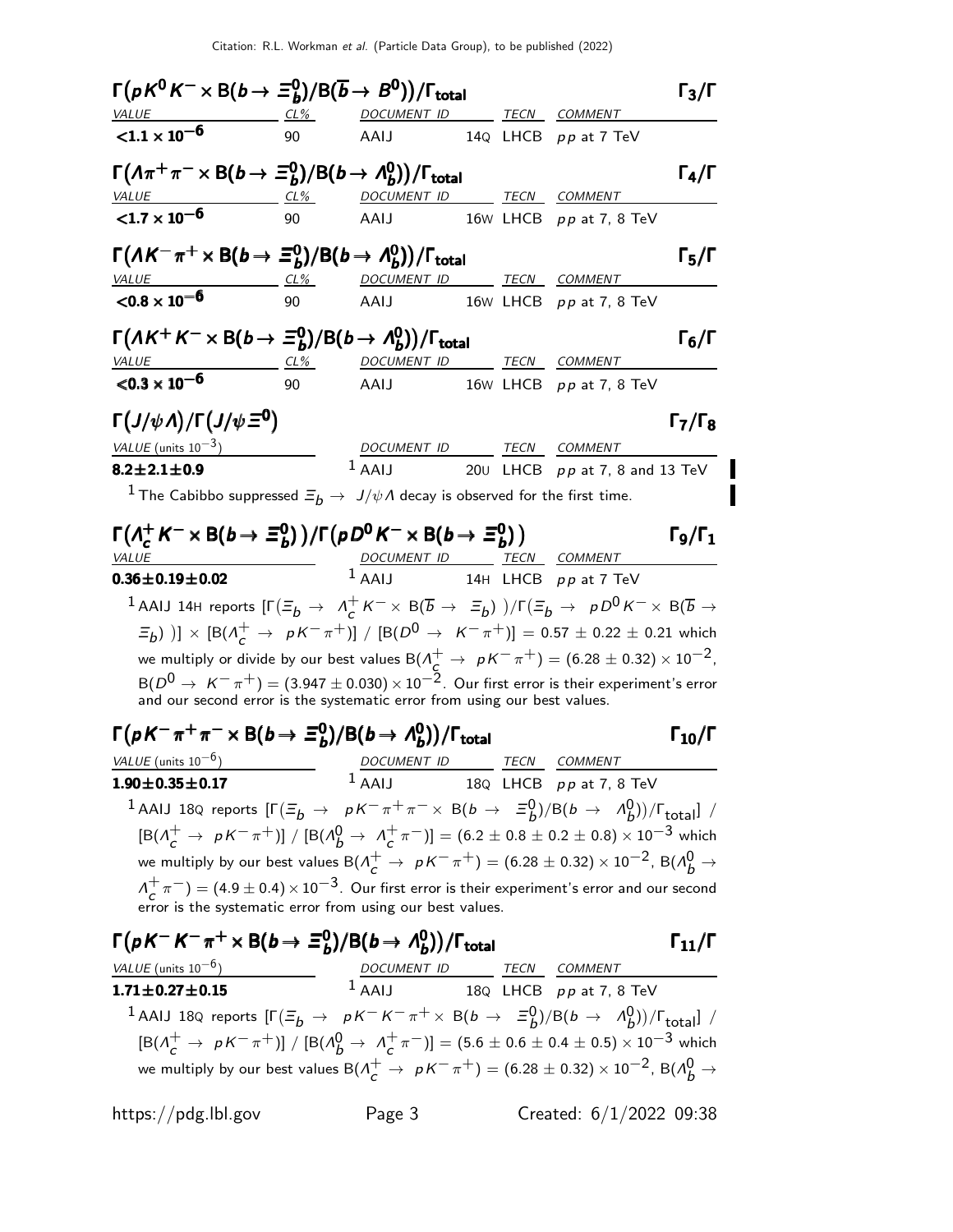$\Lambda^+$  $\sigma_c^+ \pi^-) = (4.9 \pm 0.4) \times 10^{-3}$ . Our first error is their experiment's error and our second error is the systematic error from using our best values.

| $\Gamma(pK^-K^+K^- \times B(b \to \Xi_b^0)/B(b \to \Lambda_b^0))/\Gamma_{\text{total}}$                                                 |                                    |                          | $\Gamma_{12}/\Gamma$ |
|-----------------------------------------------------------------------------------------------------------------------------------------|------------------------------------|--------------------------|----------------------|
| VALUE (units $10^{-6}$ )                                                                                                                |                                    | DOCUMENT ID TECN COMMENT |                      |
| $0.17 \pm 0.09 \pm 0.02$                                                                                                                | 1,2 AAIJ 18Q LHCB $pp$ at 7, 8 TeV |                          |                      |
| <sup>1</sup> AAIJ 18Q reports $[\Gamma(\Xi_b \to pK^-K^+K^- \times B(b \to \Xi_b^0)/B(b \to \Lambda_b^0))/\Gamma_{\rm total}]$ /        |                                    |                          |                      |
| $[{\rm B}(\Lambda_c^+ \to pK^-\pi^+)] / [{\rm B}(\Lambda_b^0 \to \Lambda_c^+\pi^-)] = (0.57 \pm 0.28 \pm 0.08 \pm 0.10) \times 10^{-3}$ |                                    |                          |                      |
| which we multiply by our best values $B(\Lambda_c^+ \to pK^-\pi^+) = (6.28 \pm 0.32) \times 10^{-2}$ ,                                  |                                    |                          |                      |
| $B(A_A^0 \rightarrow A_C^+\pi^-) = (4.9 \pm 0.4) \times 10^{-3}$ . Our first error is their experiment's error and                      |                                    |                          |                      |
| our second error is the systematic error from using our best values.                                                                    |                                    |                          |                      |
| <sup>2</sup> AAIJ 18Q sees excess with a significance of 2.3 $\sigma$ . Using B( $\Lambda_b^0 \to \Lambda_c^+ \pi^-$ ) = (0.430 $\pm$   |                                    |                          |                      |

0.036) × 10<sup>-2</sup> and B( $\Lambda_c^+ \to pK^-\pi^+$ ) = (6.46 ± 0.24) × 10<sup>-2</sup> the authors set two sided limit [0.11–0.25] at 90% C.L.

### P AND CP VIOLATION ASYMMETRIES

# $a_P(\Xi_b^0\to~pK^-K^-\pi^+)$

Observable calculated as average of the triple products for  $\Xi_b^0$  and  $\overline{\Xi}_b^0$ , which is sensitive to parity violation.

| VALUE $(\%)$              | <i>DOCUMENT ID</i>  | TFCN | <i>COMMENT</i>             |
|---------------------------|---------------------|------|----------------------------|
| $-3.04 \pm 5.19 \pm 0.36$ | $\overline{A}$ AAIJ |      | 18AG LHCB $pp$ at 7, 8 TeV |

 $<sup>1</sup>$  Measured over full phase space of the decay.</sup>

# $a_{CP}(\Xi_b^0 \rightarrow \, pK^-K^-\pi^+)$

Observable calculated as half of the difference between triple products for  $\Xi_b^0$  and  $\overline{\Xi}_b^0$ , which is sensitive to CP violation.

| VALUE (%)                 | <i>DOCUMENT ID</i>  | TFCN | <i>COMMENT</i>             |  |
|---------------------------|---------------------|------|----------------------------|--|
| $-3.58 \pm 5.19 \pm 0.36$ | $\overline{A}$ AAIJ |      | 18AG LHCB $pp$ at 7, 8 TeV |  |

 $1$  Measured over full phase space of the decay.

$$
\Delta A_{CP}(\equiv_{{\bf b}}^{\bf 0} \rightarrow pK^-\pi^+\pi^-)
$$
\n
$$
\Delta A_{CP} \equiv A_{CP}(\equiv_{{\bf b}}^{\bf 0} \rightarrow pK^-\pi^+\pi^-) - A_{CP}(\equiv_{{\bf b}}^{\bf 0} \rightarrow (\equiv_{{\bf c}}^+ \rightarrow pK^-\pi^+)\pi^-)
$$
\n
$$
\frac{\text{VALUE (units 10-2)} }{1}
$$
\n
$$
\frac{DOCUMENT ID}{1 \text{ PAH LHCB}} \frac{TECN}{pp \text{ at 7 and 8 TeV}}
$$
\n
$$
\frac{1 \text{ Full phase space.}}{1 \text{Full phase space.}}
$$

$$
\Delta A_{CP}(\Xi_b^0 \to pK^- \pi^+ K^-)
$$
\n
$$
\Delta A_{CP} \equiv A_{CP}(\Xi_b^0 \to pK^- \pi^+ K^-) - A_{CP}(\Xi_b^0 \to (\Xi_c^+ \to pK^- \pi^+) \pi^-)
$$
\n
$$
\frac{\text{VALUE (units 10}^{-2})}{-6.8 \pm 8.0 \pm 0.8}
$$
\n
$$
\frac{\text{DOCUMENT ID}}{1 \text{ AAIJ}}
$$
\n
$$
\frac{\text{TECN}}{1 \text{ BIALHCB}}
$$
\n
$$
\frac{\text{COMMENT}}{\text{PQ}} = \frac{\text{COMMENT}}{1 \text{ BIALHCB}}
$$
\n
$$
\frac{\text{LOMMENT}}{\text{PQ}} = \frac{\text{LOMMENT}}{1 \text{ BIALHCB}}
$$